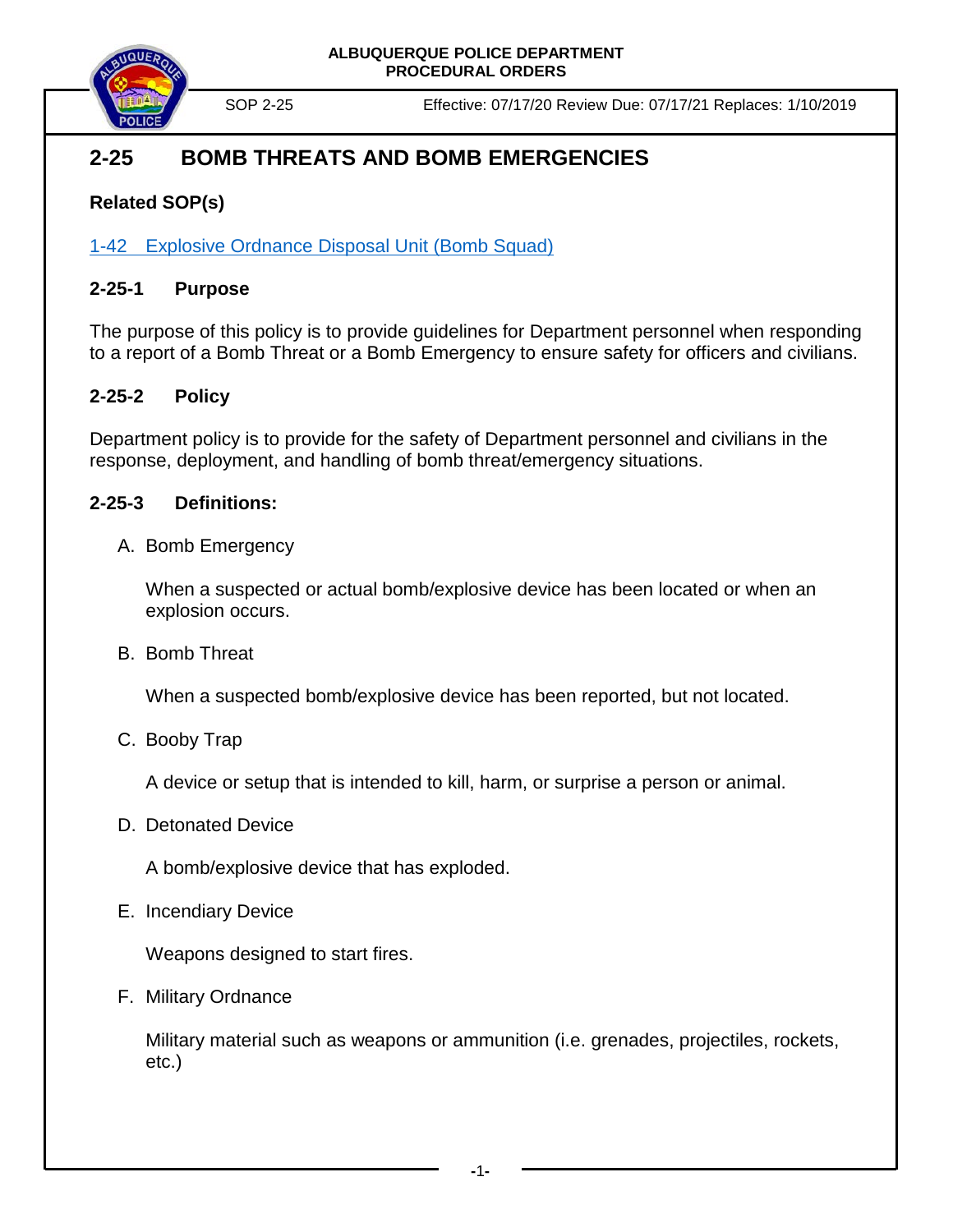**ALBUQUERQUE POLICE DEPARTMENT PROCEDURAL ORDERS**

SOP 2-25 Effective: 07/17/20 Review Due: 07/17/21 Replaces: 1/10/2019

#### **2-25-4 Rules and Responsibilities**

A. Bomb Threat

7

N/A

7

- 1. Emergency Communications' Center (ECC) Responsibilities:
	- a. Keep the reporting party on the line and determine, if possible, the reason for suspicion that an explosive device may be present.
	- b. Dispatch a Field Unit immediately.
	- c. Notify the Field Supervisor of the situation.
	- d. As directed by the dispatched officer or field supervisor, will notify the Albuquerque Fire and Rescue (AFR) and provide deployment instructions for responding apparatus.
- 2. Dispatched Officer's Responsibilities:
	- a. Responding units will leave their radios and mobile data terminals (MDTs) powered on during a search for an explosive device, as the importance of communication is vital between officers and dispatch.
		- i. If a device is located during a search, the officer will move a safe distance from the device and take a position of cover prior to transmitting over the radio.
	- b. Make contact with the person in charge of the premises and the person who reported the threat. Make inquiries quietly and avoid reference to a "bomb threat" until actually dealing with parties who can provide direct evidence of the case.
	- c. The responding officer should ask, but not be limited to, the following questions:
		- i. Have previous threats been received and the outcome of those threats.
		- ii. Possible motives.
		- iii. Vulnerabilities of equipment and/or Unit.
	- iv. Any other questions which might assist the officer in determining the probability of an explosive device being on site.
	- d. When the probability of an explosive device has been established, telephone contact will be established with ECC and subsequent notification of the Field Supervisor will be made. Advise the dispatcher regarding deployment of fire/rescue equipment.
	- e. The decision to search a public building or area rests with the officer in charge. Permission is required to search a private residence or business.
	- f. The dispatched officer is responsible for preparing the offense/incident report.
- B. Bomb Emergency
	- 1. When a call is received regarding a suspected bomb/explosive device or military ordnance which has been found, the person receiving the call will attempt to obtain information regarding:
		- a. Description or type of device.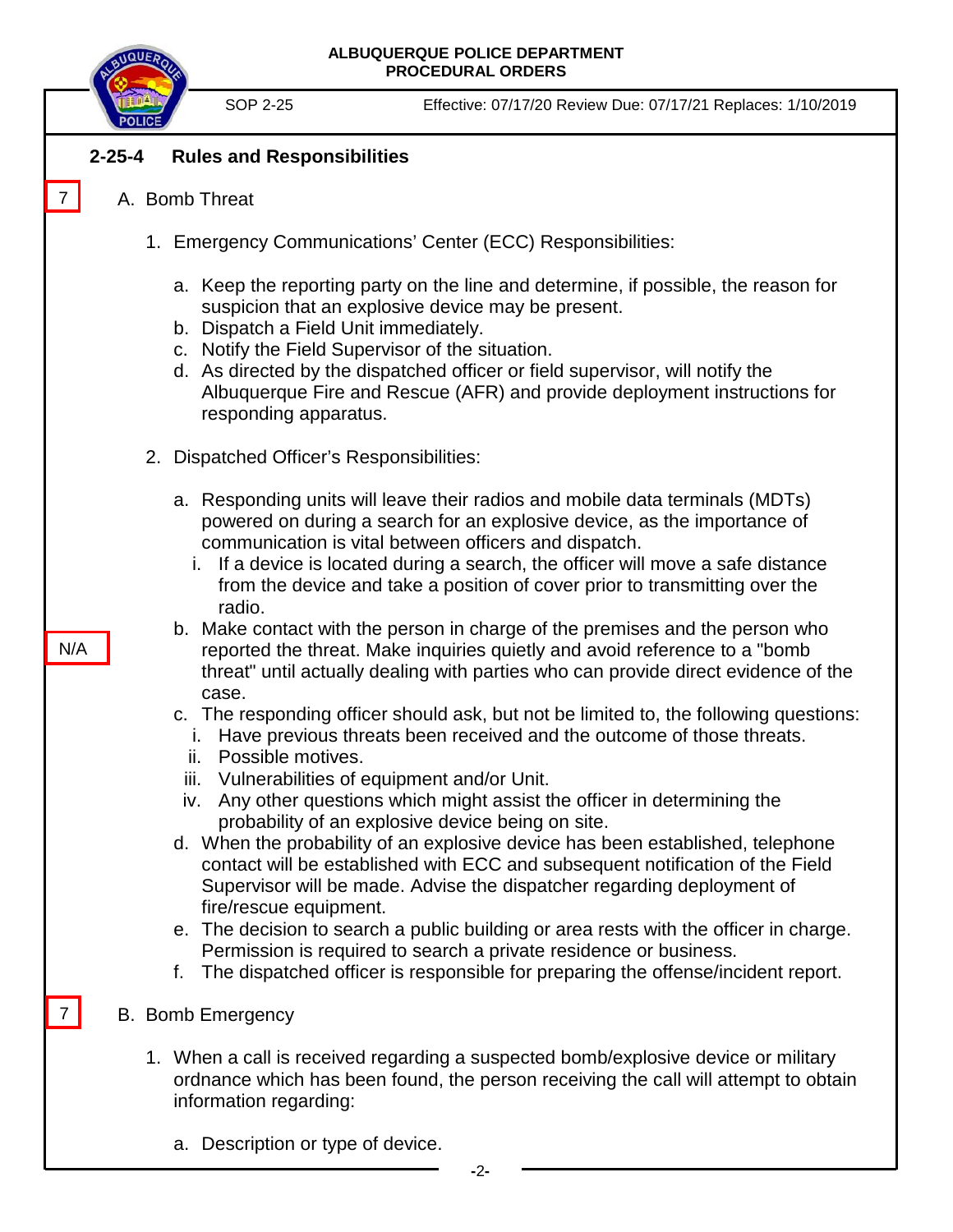#### **ALBUQUERQUE POLICE DEPARTMENT PROCEDURAL ORDERS**



SOP 2-25 Effective: 07/17/20 Review Due: 07/17/21 Replaces: 1/10/2019

- b. Location of the device.
- c. Quantity and characteristics of the device.
- 2. The person receiving the call will then notify the ECC regarding the call and information obtained.
- 3. ECC:
	- a. Advise the reporting person to follow the entity's established evacuation procedures and take all available precautions.
	- b. Dispatch units as necessary for evacuation and establishing a perimeter.
	- c. Notify AFR for the dispatch of appropriate emergency equipment.
- 4. Officers/Supervisors:
	- a. Responding units will leave their radios and MDTs powered on during a search for an explosive device, as the importance of communication is vital between officers and dispatch.
		- i. If a device is located during a search, the officer will move a safe distance from the device and take a position of cover prior to transmitting over the radio.
	- b. Ensure evacuation of all occupants from the immediate area (300 feet or more) and attempt to view the area of the explosive device from a location that provides maximum protection.
		- i. Field Officers will be responsible for perimeter security in the immediate area surrounding a known or suspected device.
		- ii. The Field Supervisor shall take appropriate action for call-out of the Bomb Squad.
	- c. Under no circumstances will an officer other than Bomb Squad personnel push, touch, pick up, or handle a suspected or known explosive device.
	- d. When a suspected device is located, the dispatched officer will be responsible for obtaining complete preliminary information (witness, calling party, and persons present, information, etc.), and relaying this information to the Bomb Squad as soon as possible.
	- e. In all cases where the Bomb Squad responds to the scene of a known or suspected explosive device and has been briefed, the responsibility for containment, control, and/or removal of the device from the area is fully with the Bomb Squad.
	- f. AFR personnel will not be permitted within the cordoned off area unless the device detonates and causes fire or injury to personnel.
	- g. If the detonation causes a fire or injury, AFR personnel shall be allowed to enter the area. The officer or supervisor at the scene will advise the dispatcher of the desired route AFR personnel and equipment should use. AFR personnel will be advised the possibility exists of a secondary explosive device, and caution should be used when entering the area.

5

N/A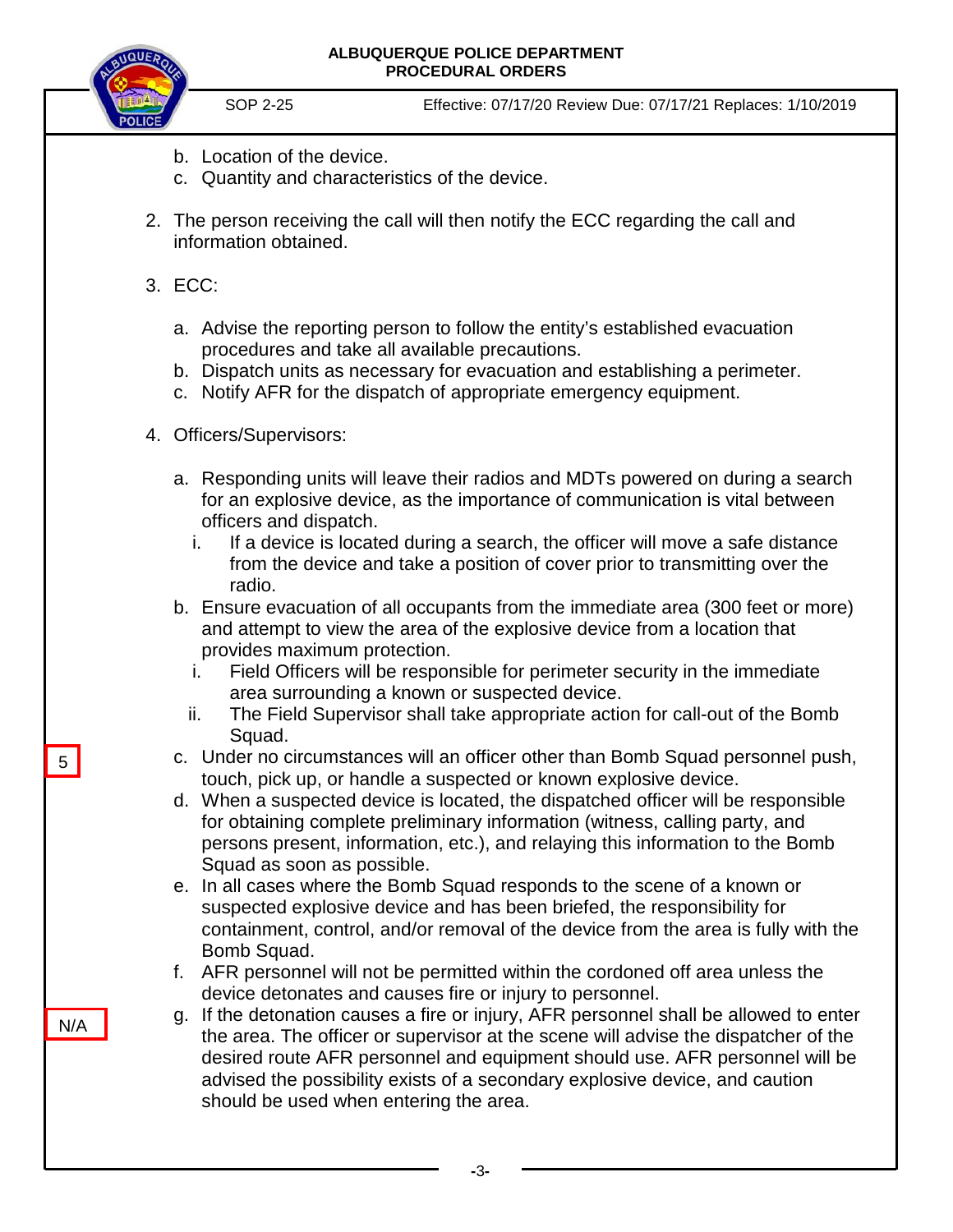|                                               |                                                                                                                                                                                                                    | QUE. |                                                                                                                                                                            | ALBUQUERQUE POLICE DEPARTMENT<br><b>PROCEDURAL ORDERS</b>                                                                                                                                                                                                                                                                                                                                                                                                                                             |  |
|-----------------------------------------------|--------------------------------------------------------------------------------------------------------------------------------------------------------------------------------------------------------------------|------|----------------------------------------------------------------------------------------------------------------------------------------------------------------------------|-------------------------------------------------------------------------------------------------------------------------------------------------------------------------------------------------------------------------------------------------------------------------------------------------------------------------------------------------------------------------------------------------------------------------------------------------------------------------------------------------------|--|
|                                               |                                                                                                                                                                                                                    |      | <b>SOP 2-25</b>                                                                                                                                                            | Effective: 07/17/20 Review Due: 07/17/21 Replaces: 1/10/2019                                                                                                                                                                                                                                                                                                                                                                                                                                          |  |
|                                               | h. AFR will have primary responsibility in the event of a fire, or when emergency<br>medical treatment is required. Bomb disposal and investigation remain the<br>primary responsibility of the police department. |      |                                                                                                                                                                            |                                                                                                                                                                                                                                                                                                                                                                                                                                                                                                       |  |
| 5. When a bomb/explosive device has exploded: |                                                                                                                                                                                                                    |      |                                                                                                                                                                            |                                                                                                                                                                                                                                                                                                                                                                                                                                                                                                       |  |
|                                               |                                                                                                                                                                                                                    |      | a. ECC will:<br>i.<br>ii.<br>iii.<br>Notify ambulance and AFR for a response.<br>iv.<br>Notify the Bomb Squad.<br>v.<br>b. Dispatched Officer(s) will:<br>Τ.<br>explosion. | Dispatch a field unit to the location. An attempt will be made to keep the<br>reporting party on the phone while officers are responding. Dispatched units<br>will be constantly updated on incoming information.<br>Notify the field supervisor of the call and situation.<br>Attempt to obtain as much information as possible from the reporting party<br>concerning the location of the explosion, injuries, and/or fire.<br>Establish a security perimeter in the immediate area surrounding the |  |
| C. Delivered Explosives/Ordnance              |                                                                                                                                                                                                                    |      |                                                                                                                                                                            |                                                                                                                                                                                                                                                                                                                                                                                                                                                                                                       |  |
| 6                                             |                                                                                                                                                                                                                    |      | personnel will:                                                                                                                                                            | 1. When an explosive device or military ordnance is delivered to a police facility,                                                                                                                                                                                                                                                                                                                                                                                                                   |  |
|                                               |                                                                                                                                                                                                                    |      | a. Attempt to detain the person who delivered the item.<br>c. Not touch or move the device.                                                                                | b. Notify the Field Supervisor of the situation and location of the device.<br>d. Await instructions from the Field Supervisor concerning action to be taken.                                                                                                                                                                                                                                                                                                                                         |  |
|                                               | D. Call-Out Criteria for the Bomb Squad                                                                                                                                                                            |      |                                                                                                                                                                            |                                                                                                                                                                                                                                                                                                                                                                                                                                                                                                       |  |
|                                               |                                                                                                                                                                                                                    |      | 1. The Bomb Squad will respond:                                                                                                                                            |                                                                                                                                                                                                                                                                                                                                                                                                                                                                                                       |  |
|                                               |                                                                                                                                                                                                                    |      | existing.<br>amnesty call.<br>d. When military ordnance has been found.<br>been located or are believed to exist.                                                          | a. When a suspected or actual explosive device has been located or when<br>assistance is needed in conducting a search with a high probability of a device<br>b. When detonation of an explosive device has occurred (post blast).<br>c. When explosives have been found or are reported to the Department as an<br>e. When out-of-town requests are approved by the Bomb Squad Commander.<br>f. When actual or suspected booby traps (to include improvised firearms) have                           |  |
|                                               | <b>Procedures</b><br>$2 - 25 - 5$                                                                                                                                                                                  |      |                                                                                                                                                                            |                                                                                                                                                                                                                                                                                                                                                                                                                                                                                                       |  |
|                                               |                                                                                                                                                                                                                    |      | A. Search                                                                                                                                                                  |                                                                                                                                                                                                                                                                                                                                                                                                                                                                                                       |  |

 **-**4**-**